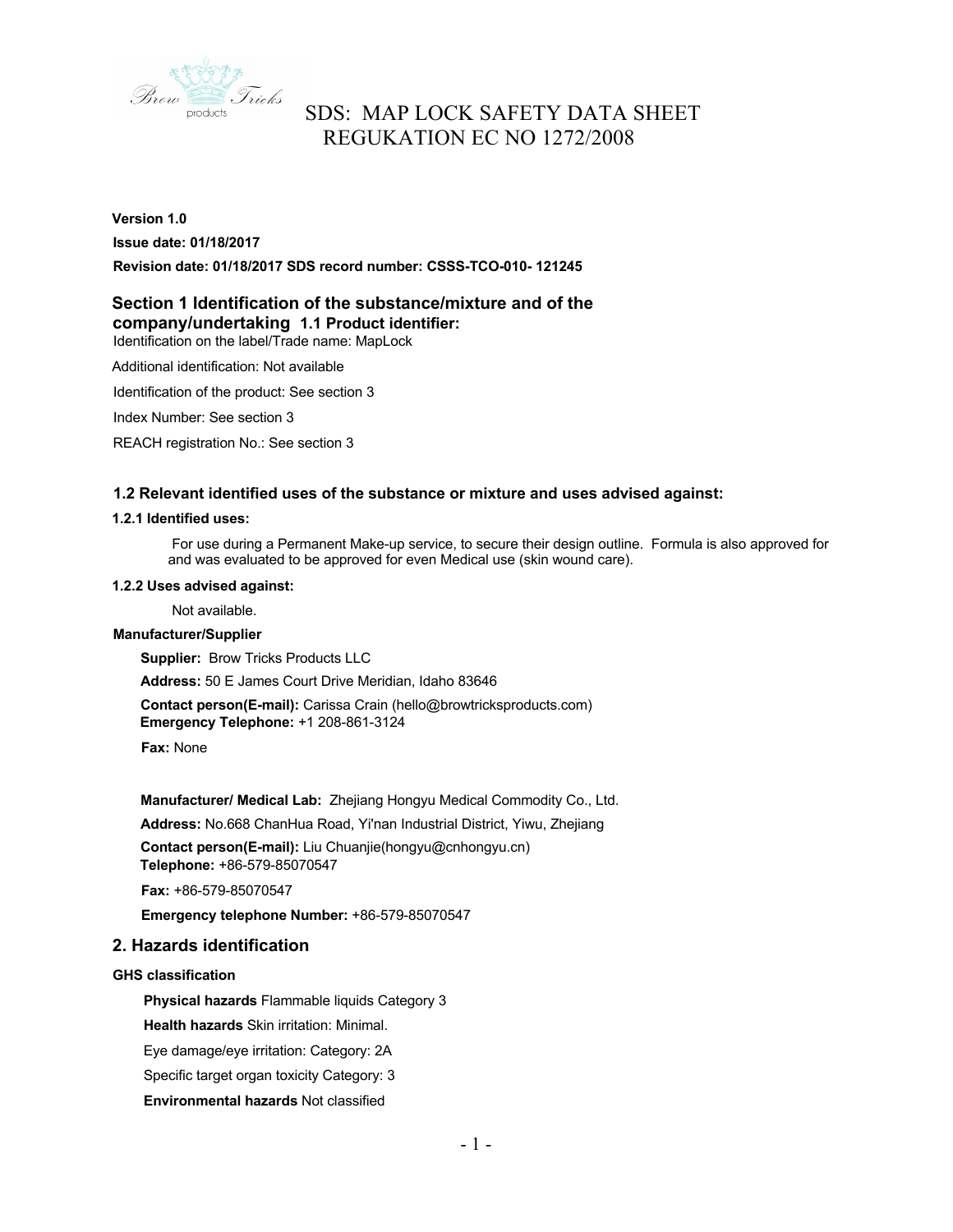

**GHS label elements**



**Hazard Pictograms Signal word** Warning

**Hazard statement** Flammable liquid and vapour. May cause skin irritation. May cause serious eye irritation if gets into eye. May cause respiratory irritation.

#### **Precautionary statement**

**Prevention** Keep away from heat/sparks/open flames/hot surfaces. — No smoking.

Keep container tightly closed.

Ground/bond container and receiving equipment.

Use explosion-proof electrical/ventilating/lighting equipment. Use non-sparking tools.

Take precautionary measures against static discharge.

Avoid breathing dust/fume/ gas/mist/vapors/spray.

Use only outdoors or in a well-ventilated area.

Wash hands thoroughly after handling.

Wear protective gloves/eye protection/face protection.

**Response** If on skin (or hair): Take off immediately all contaminated clothing. Rinse skin with water/shower. If in eyes: Rinse cautiously with water for several minutes. Remove contact lenses, if

present and easy to do. Continue rinsing.

If skin irritation occurs: Get medical advice/attention.

If eye irritation persists: Get medical advice/attention.

Take off contaminated clothing and wash it before reuse.

If inhaled: Remove person to fresh air and keep comfortable for breathing.

Call a poison center /doctor if you feel unwell.

In case of fire: Use dry chemical, alcohol resistant foam or carbon dioxide, water spray for extinction.

**Storage** Store in a well-ventilated place. Keep cool. Keep container tightly closed. Store locked

up.

**Disposal** Dispose of contents/container in according with local regulation. **3.** 

## **Composition / Information on Ingredients**

## **Components CAS# Percent**

PVB 63148-65-2 15-35% CMC 9000-11-7 0.5-1.5% Alcohol 64-17-5 35-45% Water 7732-18-5 10-40% Silicone 9016-00-6 0.1-0.5% Gum rosin 8050-09-7 0.5-5%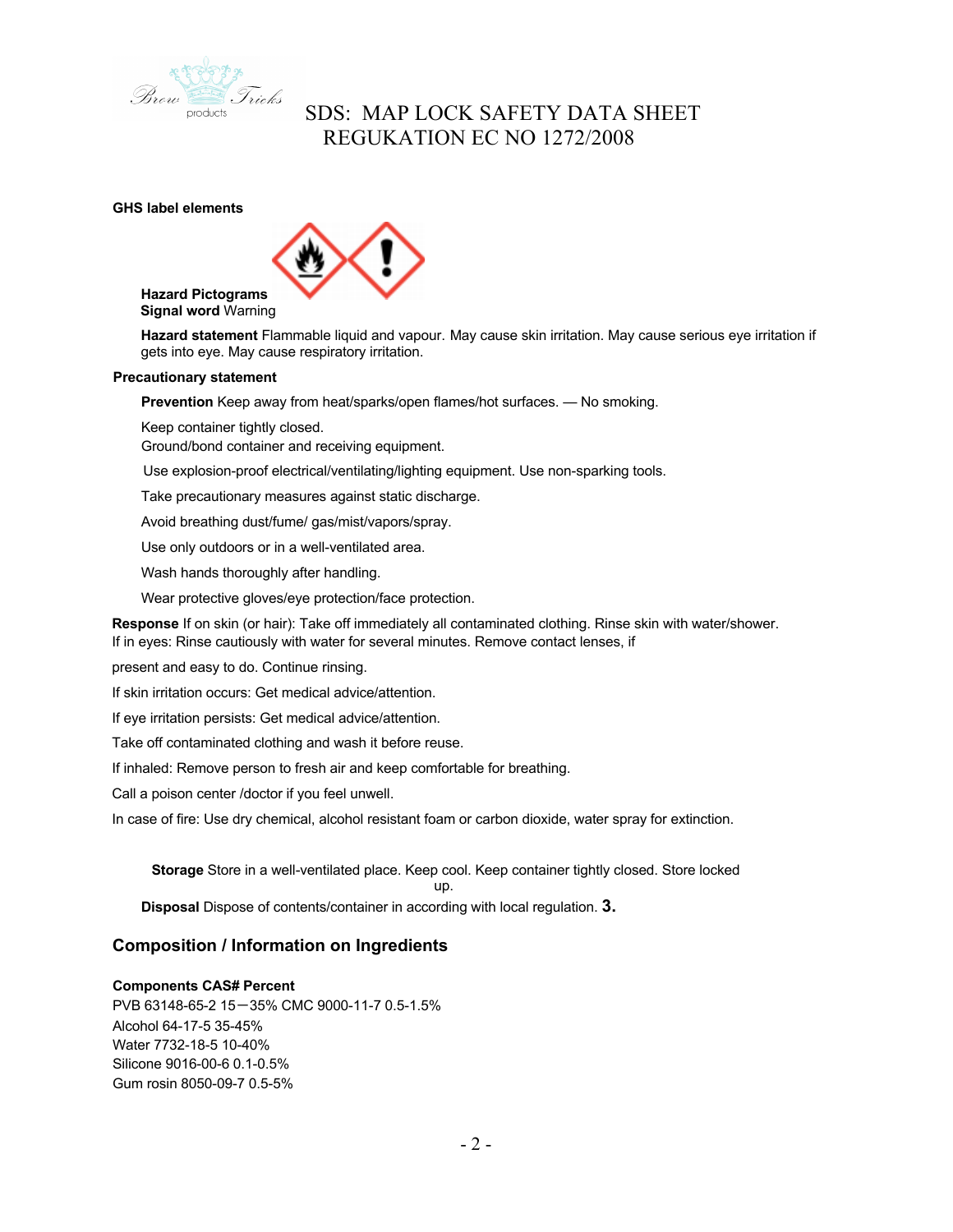

## **4. First Aid Measures**

#### **First aid procedures**

**Eye contact** Rinse thoroughly with plenty of water for at least 15 minutes and consult a physician.

**Skin contact** If any reaction or redness occurs: Wash off with soap and plenty of water. Consult a physician. **Inhalation** If breathed in, move person into fresh air. If not breathing give artificial respiration Consult a physician.

**Ingestion** Never ingest orally. Rinse mouth with water. Consult a physician. **Notes to physician** Treat symptoms.

## **5. Fire Fighting Measure**

**Flammable properties** Flammable liquid and vapour.

**Extinguishing media**

**Suitable extinguishing media** Dry chemical, alcohol resistant foam or carbon dioxide, water spray.

**Unsuitable extinguishing media** Not available.

**Firefighting equipment/instructions** Wear self contained breathing apparatus for fire fighting if necessary.

**Hazardous combustion products** Carbon oxides.

## **6. Accidental Release Measures**

**Personal precautions** Use personal protective equipment. Avoid vapor formation. Ensure adequate ventilation. **Environmental precautions** Do not let product enter drains.

**Methods for cleaning up** Absorb using earth, sand or other inert material then transfer into suitable containers for disposal. Ventilate contaminated area thoroughly.

## **7. Handling and Storage**

**Handling** Avoid contact with eyes. Avoid formation of dust. Provide appropriate exhaust ventilation at places where dust is formed. Normal measures for preventive fire

**Storage** Keep container tightly closed in a dry and well-ventilated place. Keep in a dry place.

## **8. Exposure Controls / Personal Protection**

**Occupational exposure limits Occupational exposure limits US. OSHA Table Z-1 Limits for Air Contaminants (29 CFR 1910.1000) Components Type Value** Alcohol (CAS 64-17-5) PEL 1900 mg/m3 1000 ppm **US. ACGIH Threshold Limit Values Components Type Value** Alcohol (CAS 64-17-5) STEL 1000 ppm **US. NIOSH: Pocket Guide to Chemical Hazards**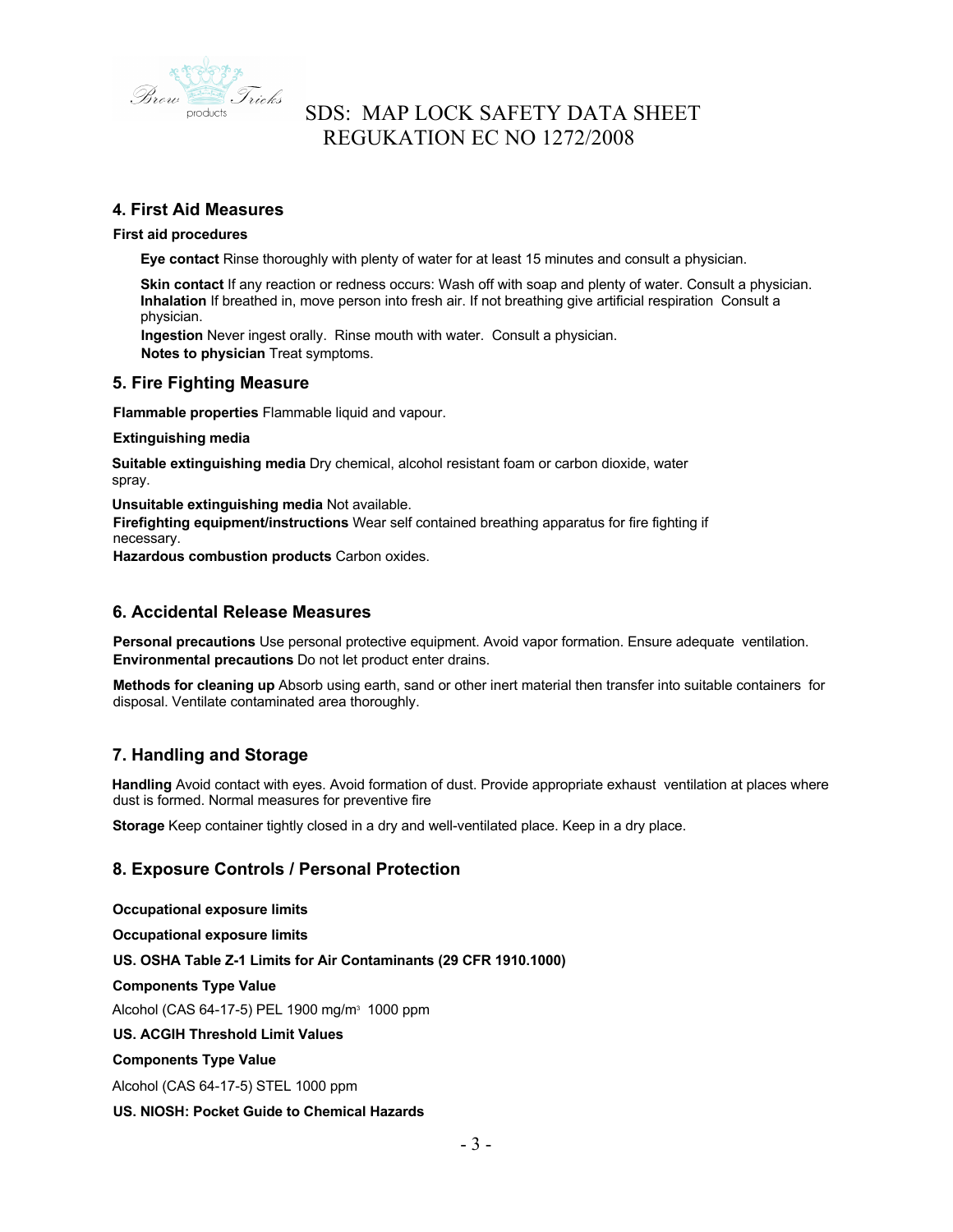

### **Components Type Value**

Alcohol (CAS 64-17-5) TWA 1900 mg/m3 1000 ppm

Gum rosin (CAS 8050-09-7) TWA 0.1 mg/m3

**Biological limit values** No biological exposure limits noted for the ingredient(s).

**Appropriate engineering controls:** Handle in accordance with good industrial hygiene and safety practice. Wash hands before breaks and at the end of workday.

#### **Individual protection measures, such as personal protective equipment:**

**Eye / face protection** Wear safety glasses with side shields (or goggles).

**Skin protection** Wear protective gloves. Wear appropriate chemical resistant clothing.

**Respiratory protection** Respiratory air fed breathing apparatus if there is a risk of exposure to high vapour concentrations. If using a half mask: organic vapour catridge Ax type.

**General hygiene considerations: NA**

## **9. Physical & Chemical Properties**

#### **Appearance**

Wash hands, forearms and face thoroughly after handling chemical products, before eating, smoking and using the lavatory and at the end of the working period.

**Physical state** Liquid

**Form** Liquid

**Color** White, Off white, or pale yellow

**Odor** Odorless

**Odor threshold** Not available

**pH** Not available

**Vapor pressure** 57.26 hPa(19.6°C) (CAS#64-17-5)

**Vapor density** Not available

**Boiling point** 351.44 K(CAS#64-17-5)

**Melting point/Freezing point** -114 °C(CAS#64-17-5)

**Solubility (water)** Not available

**Specific gravity** Not available

**Relative density** Not available

**Density** 786.4 kg/m<sup>3</sup>(25 °C) (CAS#64-17-5)

**Flash point** Not available

**Partition coefficient** log Pow=-0.35(24 °C) (CAS#64-17-5)

**Flammability limits in air, upper, %by volume** Not available

**Flammability limits in air, lower, % by volume** Not available

**Auto-ignition temperature** 455 °C(CAS#64-17-5)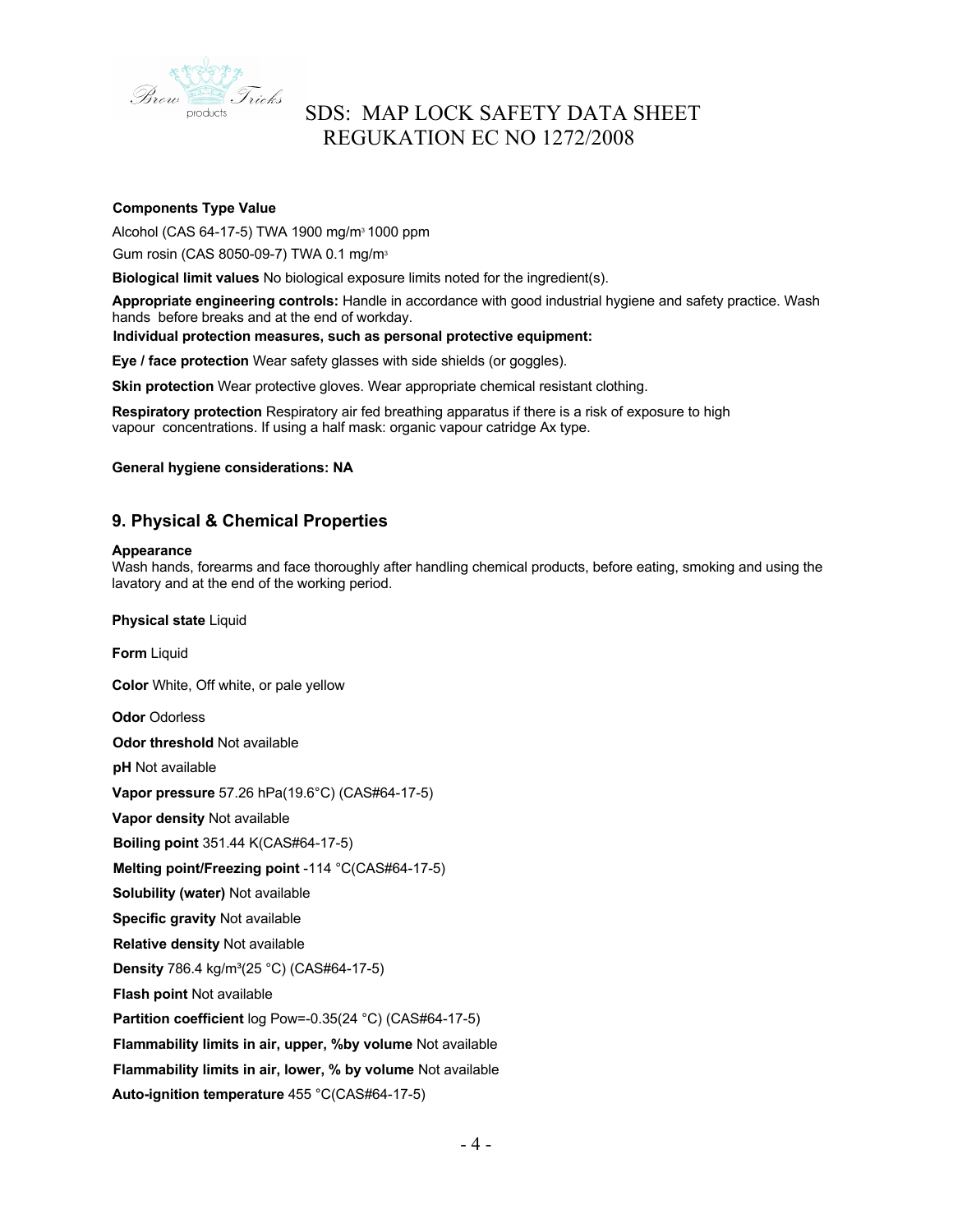

**VOC** Not available **Percent volatile** Not available **Other data: NA Viscosity** 0.544 - 0.59 mPa s(25 °C) (CAS#64-17-5) **Dissociation constant** 15.9(20 °C) (CAS#64-17-5) **Surface tension** 72.75 mN/m(20 °C) (CAS#64-17-5)

## **10. Chemical Stability & Reactivity Information**

**Reactivity** The substance is stable under normal storage and handling conditions. **Chemical stability** Material is stable under normal conditions. **Conditions to avoid** Incompatible materials. **Incompatible materials** Strong oxidizing agents.

**Hazardous decomposition products** Carbon oxides.

**Possibility of hazardous reactions** No hazardous reactions known.

## **11. Toxicological Information**

### **Toxicokinetics, metabolism and distribution:**

**Non-human toxicological data:** Not available

**Information on toxicological effects: Acute toxicity:** Alcohol (CAS 64-17-5) **LD50(Oral, Rat):** 10 470 mg/kg bw **LD50(Dermal, Rabbit):** Not available **LC50(Inhalation, Rat):** 124.7 mg/L air 4h **Skin corrosion/Irritation:** Can cause skin irritation. **Serious eye damage/irritation:** Causes serious eye irritation. **Respiratory or skin sensitization:** Not classified **Germ cell mutagenicity:** Not classified **Carcinogenicity:** Not classified **Reproductive toxicity:** Not classified **STOT- single exposure:** May cause respiratory irritation. **STOT-repeated exposure:** Not classified **Aspiration hazard:** Not classified

## **12. Ecological Information**

# **Toxicity:**

Alcohol (CAS 64-17-5)

#### **Acute toxicity Time Species Method Evaluation Remarks**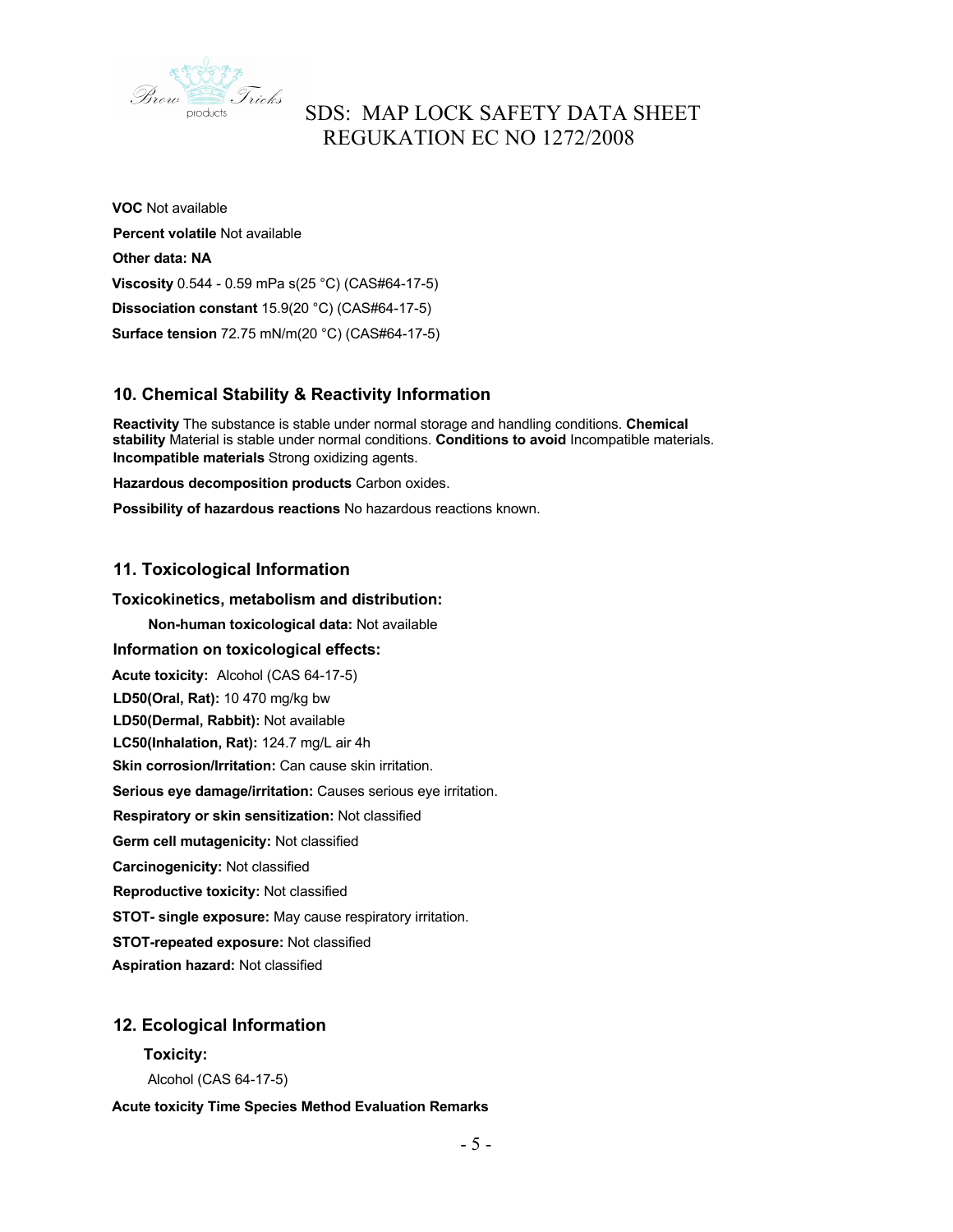

LC50 15.3 g/L 96h Fish OECD 203 N/A N/A LC50 5 012 mg/L 48h Daphnia OECD 202 N/A N/A EC50 275 mg/L 72h Algae OECD 201 N/A N/A **Persistence and degradability:** Not available. **Bioaccumulative potential:** Not available. **Mobility in soil:** Not available. **Results of PBT&vPvB assessment:** Not available. **Other adverse effects:** Not available.

## **13. Disposal Considerations**

**Disposal instructions** Dispose of contents/container in accordance with local/regional/national/international regulations. **Contaminated packaging** Since emptied containers may retain product residue, follow label warnings even after container is emptied.

## **14. Transport Information**

### **DOT**

**Basic shipping requirements:**

**UN number** 1993

**Proper shipping name** FLAMMABLE LIQUID, N.O.S. (Alcohol)

**Hazard class** 3

**Packing group** III

**Environmental hazards** No

## **IATA**

**UN number** 1993

**UN proper shipping name** FLAMMABLE LIQUID, N.O.S. (Alcohol)

**Transport hazard class(es)** 3

**Packing group** III

**Environmental hazards** No

#### **IMDG**

**UN number** 1993

**UN proper shipping name** FLAMMABLE LIQUID, N.O.S. (Alcohol)

**Transport hazard class(es)** 3

**Packing group** III

Material name: Liquid Plaster SDS US Version #:1.0 Revision date:01-18-2017. Issue date:01-18-2017. 5 / 7

#### **Environmental hazards** No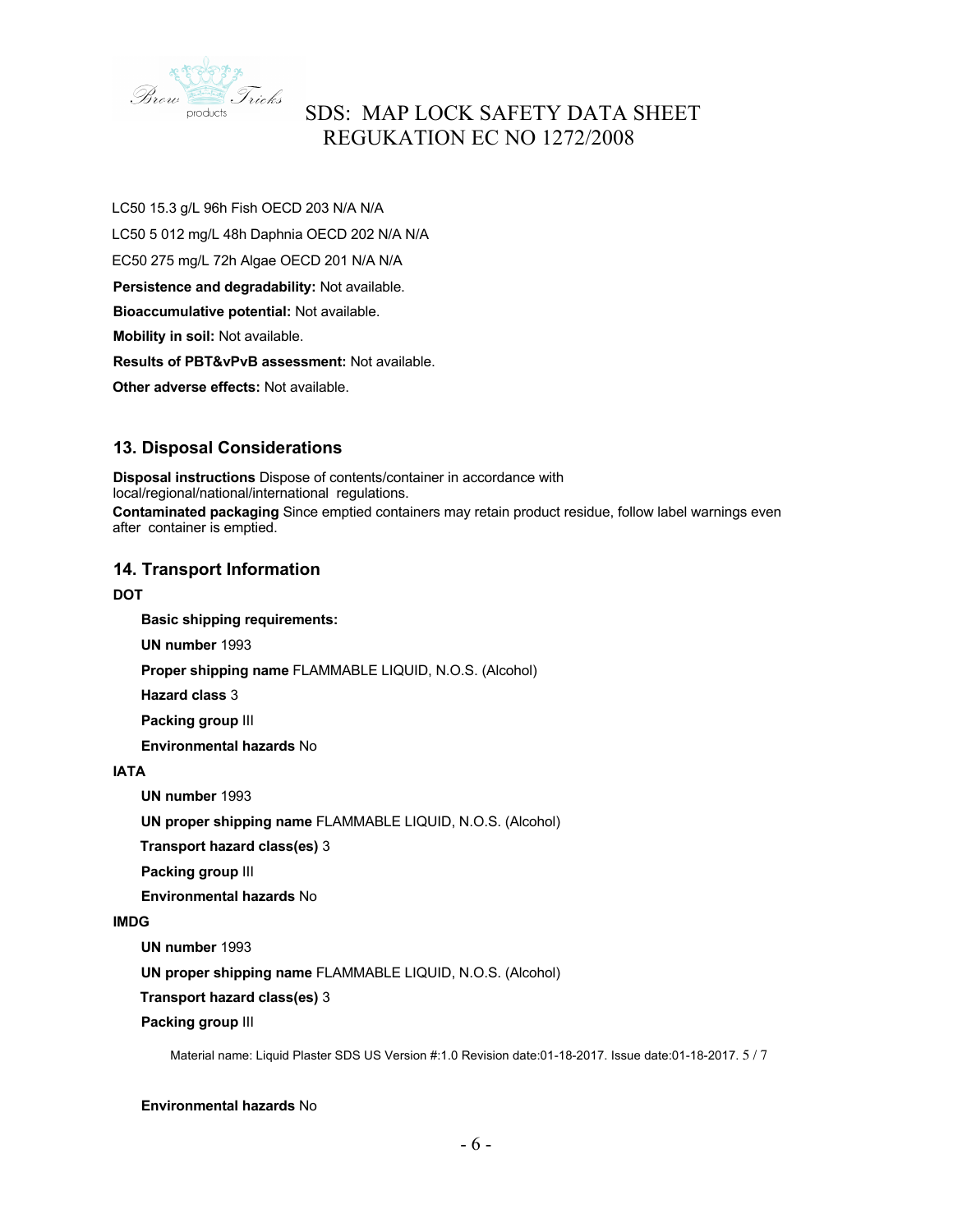

## **15. Regulatory Information**

### **US federal regulations**

**TSCA Section 12(b) Export Notification (40 CFR 707, Subpt. D)**

Not regulated.

## **CERCLA Hazardous Substance List (40 CFR 302.4)**

Alcohol (CAS 64-17-5) Listed.

### **SARA 304 Emergency release notification**

Not regulated.

## **OSHA Specifically Regulated Substances (29 CFR 1910.1001-1050)**

Not regulated.

### **Superfund Amendments and Reauthorization Act of 1986 (SARA)**

#### **Hazard categories** I

**I**mmediate Hazard – Yes

Delayed Hazard - No

Fire Hazard - Yes

Pressure Hazard - No

Reactivity Hazard - No

#### **SARA 302 Extremely hazardous substance**

Not listed.

### **SARA 311/312 Hazardous chemical** No

**SARA 313 (TRI reporting)** Not regulated.

#### **Other federal regulations**

## **Clean Air Act (CAA) Section 112 Hazardous Air Pollutants (HAPs) List**

Not regulated.

**Clean Air Act (CAA) Section 112(r) Accidental Release Prevention (40 CFR 68.130)** Not regulated. **Safe Drinking Water Act (SDWA)** Not regulated.

**FEMA Priority Substances Respiratory Health and Safety in the Flavor Manufacturing Workplace** Alcohol (CAS 64-17-5) Low priority **US state regulations**

**US - California Proposition 65 - CRT: Listed date/Carcinogenic substance** Alcohol (CAS 64-17-5) Listed: April 29, 2011 Listed: July 1, 1988

**US - California Proposition 65 - CRT: Listed date/Developmental toxin** Alcohol (CAS 64-17-5) Listed: October 1, 1987

## **16. Other Information**